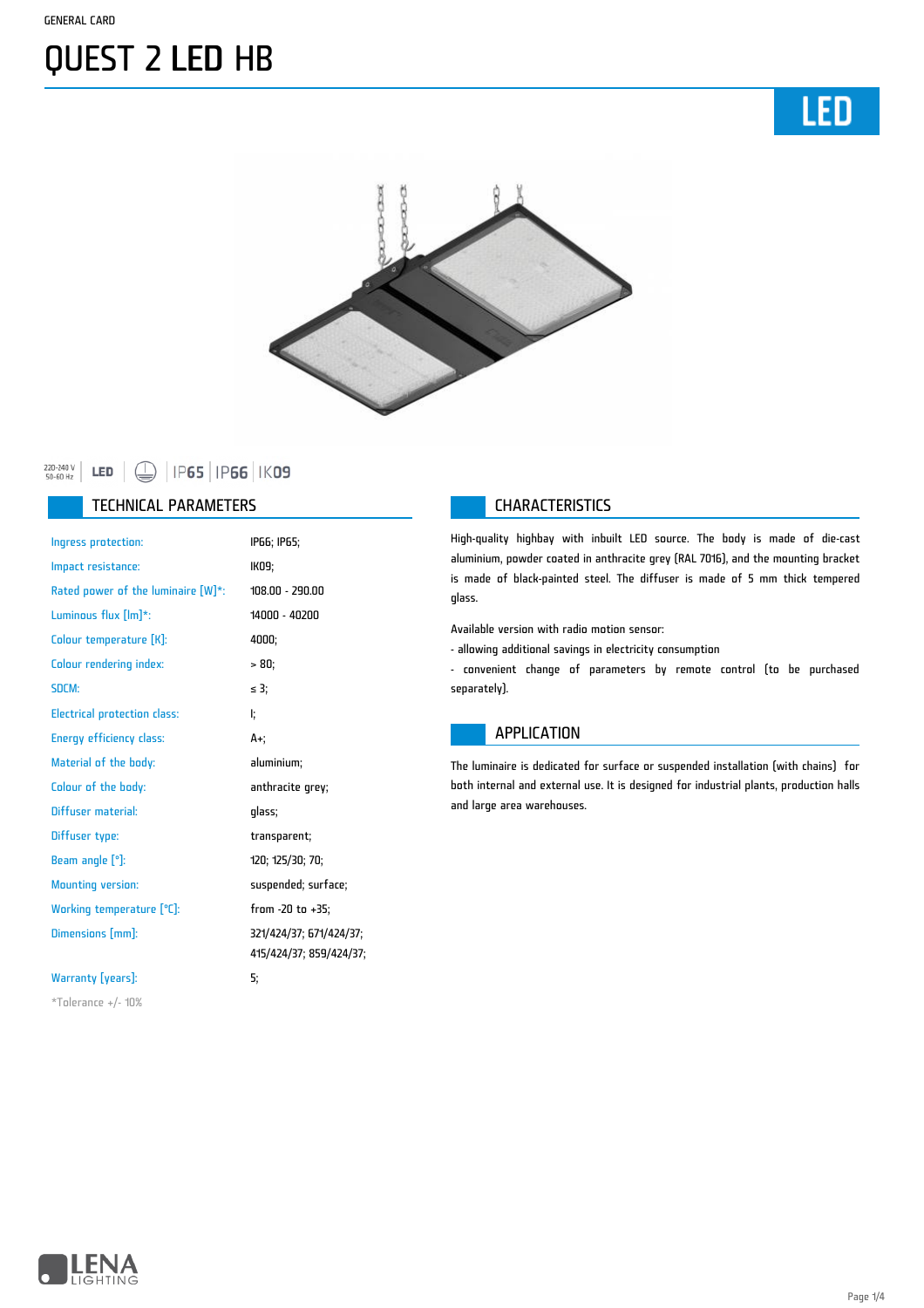### QUEST 2 LED HB

AVAILABLE TYPES

Click >> index, to see details

#### QUEST 2 LED HB 108W

| Rated power of the<br>luminaire [W]* | Colour<br>temperature [K] | Luminous flux<br>[lm]* | <b>Beam</b><br>angle [°] | Motion<br>sensor | <b>DIMM</b><br>DALI | Version | Mounting<br>version | Dimensions<br>[mm] | Index                |
|--------------------------------------|---------------------------|------------------------|--------------------------|------------------|---------------------|---------|---------------------|--------------------|----------------------|
| 108                                  | 4000                      | 14700                  | 120                      |                  |                     | 1xM     | surface             | 321/424/37         | > 698361             |
| 108                                  | 4000                      | 14000                  | 125/30                   |                  |                     | 1xM     | surface             | 321/424/37         | $\geq$ 698385        |
| 108                                  | 4000                      | 14200                  | 70                       |                  |                     | 1xM     | surface             | 321/424/37         | $\geq$ 698408        |
| 108                                  | 4000                      | 14700                  | 120                      |                  | <b>Ves</b>          | 1xM     | surface             | 321/424/37         | $\geq$ 698484        |
| 108                                  | 4000                      | 14000                  | 125/30                   |                  | yes                 | 1xM     | surface             | 321/424/37         | $\geq$ 698507        |
| 108                                  | 4000                      | 14200                  | 70                       |                  | yes                 | 1xM     | surface             | 321/424/37         | $\ge 698521$         |
| 108                                  | 4000                      | 14700                  | 120                      | yes              |                     | 1xM     | surface             | 321/424/37         | $\ge$ 698606         |
| 108                                  | 4000                      | 14000                  | 125/30                   | <b>Ves</b>       |                     | 1xM     | surface             | 321/424/37         | $\Rightarrow$ 698620 |
| 108                                  | 4000                      | 14200                  | 70                       | yes              |                     | 1xM     | surface             | 321/424/37         | $\ge$ 698644         |
| 108                                  | 4000                      | 14700                  | 120                      |                  |                     | 1xM     | suspended           | 321/424/37         | $\ge$ 698002         |
| 108                                  | 4000                      | 14000                  | 125/30                   |                  |                     | 1xM     | suspended           | 321/424/37         | $\Rightarrow$ 698026 |
| 108                                  | 4000                      | 14200                  | 70                       |                  |                     | 1xM     | suspended           | 321/424/37         | $\geq$ 698040        |
| 108                                  | 4000                      | 14700                  | 120                      |                  | yes                 | 1xM     | suspended           | 321/424/37         | $\ge$ 698125         |
| 108                                  | 4000                      | 14000                  | 125/30                   |                  | yes                 | 1xM     | suspended           | 321/424/37         | > 698149             |
| 108                                  | 4000                      | 14200                  | 70                       |                  | yes                 | 1xM     | suspended           | 321/424/37         | > 698163             |
| 108                                  | 4000                      | 14700                  | 120                      | <b>Ves</b>       |                     | 1xM     | suspended           | 321/424/37         | $\geq$ 698248        |
| 108                                  | 4000                      | 14000                  | 125/30                   | yes              |                     | 1xM     | suspended           | 321/424/37         | $\geq$ 698262        |
| 108                                  | 4000                      | 14200                  | 70                       | yes              |                     | 1xM     | suspended           | 321/424/37         | $\ge$ 698286         |

#### QUEST 2 LED HB 145W

| Rated power of the<br>luminaire [W]* | Colour<br>temperature [K] | Luminous flux<br>[lm]* | Beam<br>angle $[°]$ | Motion<br>sensor | <b>DIMM</b><br><b>DALI</b> | Version | Mounting<br>version | Dimensions<br>[mm] | Index         |
|--------------------------------------|---------------------------|------------------------|---------------------|------------------|----------------------------|---------|---------------------|--------------------|---------------|
| 145                                  | 4000                      | 20100                  | 120                 |                  |                            | 1xL     | surface             | 415/424/37         | $\ge$ 698422  |
| 145                                  | 4000                      | 19200                  | 125/30              |                  |                            | 1xL     | surface             | 415/424/37         | $\ge 698446$  |
| 145                                  | 4000                      | 19500                  | 70                  |                  |                            | 1xL     | surface             | 415/424/37         | $\ge$ 698460  |
| 145                                  | 4000                      | 20100                  | 120                 |                  | <b>Ves</b>                 | 1xL     | surface             | 415/424/37         | $\ge$ 698545  |
| 145                                  | 4000                      | 19200                  | 125/30              |                  | yes                        | 1xL     | surface             | 415/424/37         | > 698569      |
| 145                                  | 4000                      | 19500                  | 70                  |                  | <b>Ves</b>                 | 1xL     | surface             | 415/424/37         | $\ge 698583$  |
| 145                                  | 4000                      | 20100                  | 120                 | yes              |                            | 1xL     | surface             | 415/424/37         | $\geq$ 698668 |
| 145                                  | 4000                      | 19200                  | 125/30              | yes              |                            | 1xL     | surface             | 415/424/37         | $\ge$ 698682  |
| 145                                  | 4000                      | 19500                  | 70                  | yes              |                            | 1xL     | surface             | 415/424/37         | $\ge$ 698705  |
| 145                                  | 4000                      | 20100                  | 120                 |                  |                            | 1xL     | suspended           | 415/424/37         | $\ge$ 698064  |
| 145                                  | 4000                      | 19200                  | 125/30              |                  |                            | 1xL     | suspended           | 415/424/37         | > 698088      |
| 145                                  | 4000                      | 19500                  | 70                  |                  |                            | 1xL     | suspended           | 415/424/37         | > 698101      |
| 145                                  | 4000                      | 20100                  | 120                 |                  | yes                        | 1xL     | suspended           | 415/424/37         | $\ge$ 698187  |
| 145                                  | 4000                      | 19200                  | 125/30              |                  | <b>Ves</b>                 | 1xL     | suspended           | 415/424/37         | $\geq$ 698200 |
| 145                                  | 4000                      | 19500                  | 70                  |                  | yes                        | 1xL     | suspended           | 415/424/37         | $\geq$ 698224 |
| 145                                  | 4000                      | 20100                  | 120                 | yes              |                            | 1xL     | suspended           | 415/424/37         | > 698309      |
| 145                                  | 4000                      | 19200                  | 125/30              | yes              |                            | 1xL     | suspended           | 415/424/37         | $\geq$ 698323 |
| 145                                  | 4000                      | 19500                  | 70                  | yes              |                            | 1xL     | suspended           | 415/424/37         | $\ge$ 698347  |

### QUEST 2 LED HB 216W

| Rated power of the<br>luminaire [W]* | Colour<br>temperature [K] | Luminous flux<br>[lm]* | Beam<br>angle $[°]$ | Motion<br>sensor | <b>DIMM</b><br>DALI | Version | Mounting<br>version | <b>Dimensions</b><br>[mm] | Index        |
|--------------------------------------|---------------------------|------------------------|---------------------|------------------|---------------------|---------|---------------------|---------------------------|--------------|
| 216                                  | 4000                      | 29400                  | 120                 |                  |                     | 2xM     | surtace             | 671/424/37                | $\ge$ 698378 |
| 216                                  | 4000                      | 28000                  | 125/30              |                  |                     | 2xM     | surface             | 671/424/37                | $\ge 698392$ |
| 216                                  | 4000                      | 28400                  | 70                  |                  |                     | 2xM     | surtace             | 671/424/37                | $\ge$ 698415 |
| 216                                  | 4000                      | 29400                  | 120                 |                  | <b>Ves</b>          | 2xM     | surface             | 671/424/37                | $\ge 698491$ |
| 216                                  | 4000                      | 28000                  | 125/30              |                  | ves                 | 2xM     | surtace             | 671/424/37                | $\ge$ 698514 |

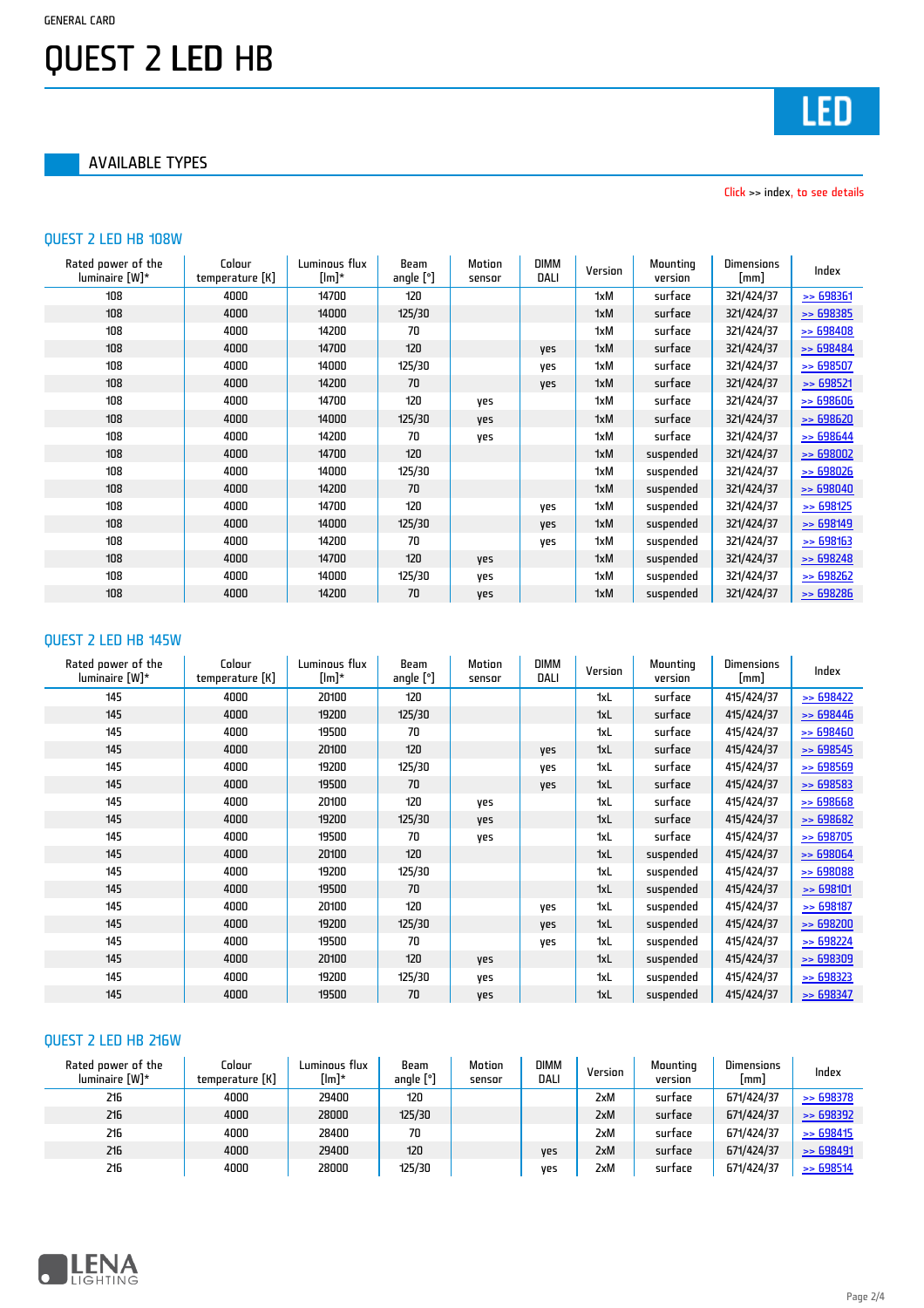#### GENERAL CARD

# QUEST 2 LED HB

## LED

| Rated power of the<br>luminaire [W]* | Colour<br>temperature [K] | Luminous flux<br>$[lm]^*$ | Beam<br>angle $[°]$ | Motion<br>sensor | <b>DIMM</b><br><b>DALI</b> | Version | Mounting<br>version | Dimensions<br>$\lceil mm \rceil$ | Index                |
|--------------------------------------|---------------------------|---------------------------|---------------------|------------------|----------------------------|---------|---------------------|----------------------------------|----------------------|
| 216                                  | 4000                      | 28400                     | 70                  |                  | <b>Ves</b>                 | 2xM     | surface             | 671/424/37                       | $\geq$ 698538        |
| 216                                  | 4000                      | 29400                     | 120                 | yes              |                            | 2xM     | surface             | 671/424/37                       | > 698613             |
| 216                                  | 4000                      | 28000                     | 125/30              | yes              |                            | 2xM     | surface             | 671/424/37                       | $\rightarrow$ 698637 |
| 216                                  | 4000                      | 28400                     | 70                  | yes              |                            | 2xM     | surface             | 671/424/37                       | $\ge$ 698651         |
| 216                                  | 4000                      | 29400                     | 120                 |                  |                            | 2xM     | suspended           | 671/424/37                       | > 698019             |
| 216                                  | 4000                      | 28000                     | 125/30              |                  |                            | 2xM     | suspended           | 671/424/37                       | $\rightarrow$ 698033 |
| 216                                  | 4000                      | 28400                     | 70                  |                  |                            | 2xM     | suspended           | 671/424/37                       | $\ge$ 698057         |
| 216                                  | 4000                      | 29400                     | 120                 |                  | yes                        | 2xM     | suspended           | 671/424/37                       | $\Rightarrow$ 698132 |
| 216                                  | 4000                      | 28000                     | 125/30              |                  | yes                        | 2xM     | suspended           | 671/424/37                       | $\ge$ 698156         |
| 216                                  | 4000                      | 28400                     | 70                  |                  | yes                        | 2xM     | suspended           | 671/424/37                       | $\ge$ 698170         |
| 216                                  | 4000                      | 29400                     | 120                 | yes              |                            | 2xM     | suspended           | 671/424/37                       | $\Rightarrow$ 698255 |
| 216                                  | 4000                      | 28000                     | 125/30              | ves              |                            | 2xM     | suspended           | 671/424/37                       | $\ge$ 698279         |
| 216                                  | 4000                      | 28400                     | 70                  | <b>Ves</b>       |                            | 2xM     | suspended           | 671/424/37                       | $\Rightarrow$ 698293 |

### QUEST 2 LED HB 290W

| Rated power of the<br>luminaire [W]* | Colour<br>temperature [K] | Luminous flux<br>[lm]* | <b>Beam</b><br>angle $[°]$ | Motion<br>sensor | <b>DIMM</b><br>DALI | Version | Mounting<br>version | <b>Dimensions</b><br>[mm] | Index         |
|--------------------------------------|---------------------------|------------------------|----------------------------|------------------|---------------------|---------|---------------------|---------------------------|---------------|
| 290                                  | 4000                      | 40200                  | 120                        |                  |                     | 2xL     | surface             | 859/424/37                | $\geq$ 698439 |
| 290                                  | 4000                      | 38400                  | 125/30                     |                  |                     | 2xL     | surface             | 859/424/37                | $\geq$ 698453 |
| 290                                  | 4000                      | 39000                  | 70                         |                  |                     | 2xL     | surface             | 859/424/37                | $\ge 698477$  |
| 290                                  | 4000                      | 40200                  | 120                        |                  | yes                 | 2xL     | surface             | 859/424/37                | $\ge 698552$  |
| 290                                  | 4000                      | 38400                  | 125/30                     |                  | yes                 | 2xL     | surface             | 859/424/37                | $\geq$ 698576 |
| 290                                  | 4000                      | 39000                  | 70                         |                  | yes                 | 2xL     | surface             | 859/424/37                | $\geq$ 698590 |
| 290                                  | 4000                      | 40200                  | 120                        | yes              |                     | 2xL     | surface             | 859/424/37                | $\geq$ 698675 |
| 290                                  | 4000                      | 38400                  | 125/30                     | yes              |                     | 2xL     | surface             | 859/424/37                | > 698699      |
| 290                                  | 4000                      | 39000                  | 70                         | yes              |                     | 2xL     | surface             | 859/424/37                | $\geq$ 698712 |
| 290                                  | 4000                      | 40200                  | 120                        |                  |                     | 2xL     | suspended           | 859/424/37                | $\ge$ 698071  |
| 290                                  | 4000                      | 38400                  | 125/30                     |                  |                     | 2xL     | suspended           | 859/424/37                | $\geq$ 698095 |
| 290                                  | 4000                      | 39000                  | 70                         |                  |                     | 2xL     | suspended           | 859/424/37                | > 698118      |
| 290                                  | 4000                      | 40200                  | 120                        |                  | yes                 | 2xL     | suspended           | 859/424/37                | $\ge 698194$  |
| 290                                  | 4000                      | 38400                  | 125/30                     |                  | <b>Ves</b>          | 2xL     | suspended           | 859/424/37                | $\ge 698217$  |
| 290                                  | 4000                      | 39000                  | 70                         |                  | yes                 | 2xL     | suspended           | 859/424/37                | $\ge$ 698231  |
| 290                                  | 4000                      | 40200                  | 120                        | yes              |                     | 2xL     | suspended           | 859/424/37                | > 698316      |
| 290                                  | 4000                      | 38400                  | 125/30                     | yes              |                     | 2xL     | suspended           | 859/424/37                | $\geq$ 698330 |
| 290                                  | 4000                      | 39000                  | 70                         | yes              |                     | 2xL     | suspended           | 859/424/37                | $\ge$ 698354  |

\*Tolerance +/- 10%